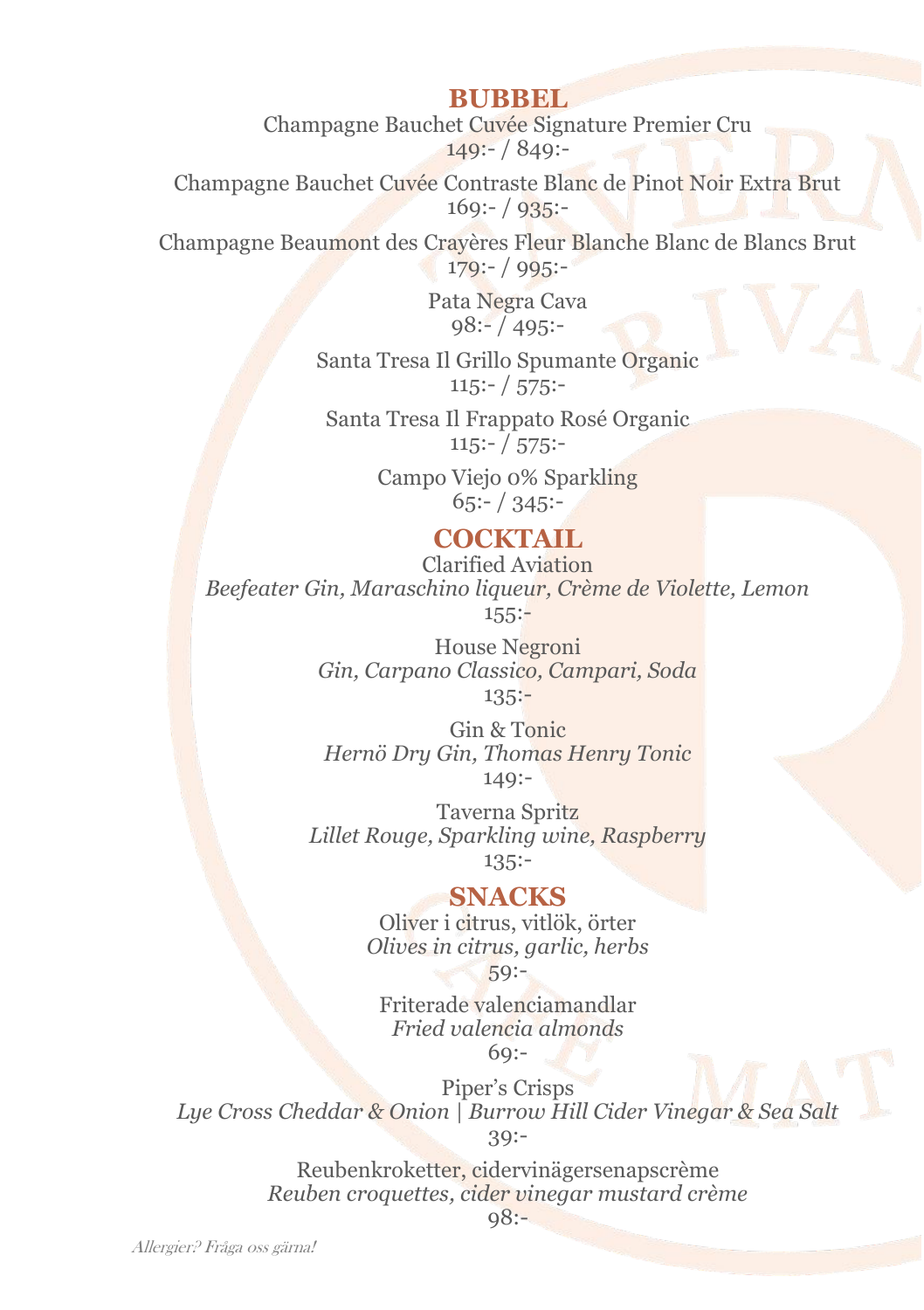Caponata, burratacrème, färsk basilika *Caponata, burrata crème, fresh basil* 139:-

Friterad Pecorino Romano, apelsinsallad, honung, rostade pinjenötter *Fried Pecorino Romano, orange salad, honey, roasted pine nuts*  $145: -$ 

Von Z Toast - Flankstek, surkål, ruccola, schalottenlöksdijon, pepparrot *Von Z Toast - Flank steak, sauerkraut, arugula, shallot dijon mustard, horseradish* 189:-

Croque Monsieur - levain, ost, rökt kotlett, dijonsenap - tomat, rödlök, vinägrett *Croque Monsieur - levain, cheese, smoked ham, dijon mustard - tomato, red onion, vinaigrette* 159:-

## **A PART**

Pommes frites, dip *French fries, dip sauce*  $69: -$ 

Mixsallad, senapsvinägrett *Mixed salad, mustard vinaigrette* 69:-

Harissadip *Harissa dip sauce*  $25: -$ 

Örtmajonnäs *Herb mayonnaise*  $25:-$ 

Rökt lax, avokado, räkor, sparris, pepparrot, brioche *Smoked salmon, avocado, shrimp, asparagus, horseradish, brioche*  $210:-$ 

> Betor, ruccola, fetaost, pinjenötter *Beets, arugula, feta cheese, pine nuts* 179:-

Jungfrusallad, Saganaki från Lesvos, tomat, svartrot, schalottenlök, krutonger, pamesandressing

*Virgin salad, Saganaki from Lesvos, tomato, black salsify, shallots, croutons, parmesan dressing*

195:-

Pasta Panciotti, aubergine, Scamorza, ruccola, vitlök, friterad grönkål *Pasta Panciotti, aubergine, Scamorza, arugula, garlic, fried kale* 179:-

Gratinerad pasta, ricotta, prosciutto, Emmentaler, tomat *Gratinated pasta, ricotta, prosciutto, Emmentaler, tomato* 189:-

Bakad fläsksida, vitlök, ingefära, sötstark kålsallad, kroketter *Baked pork belly, garlic, ginger, hot and sweet cabbage salad, croquettes* 195:-

> Kalvytterfilé, prosciutto, vitt vin, tomat, broccolini *Veal tenderloin, prosciutto, white wine, tomato, broccolini*  $225: -$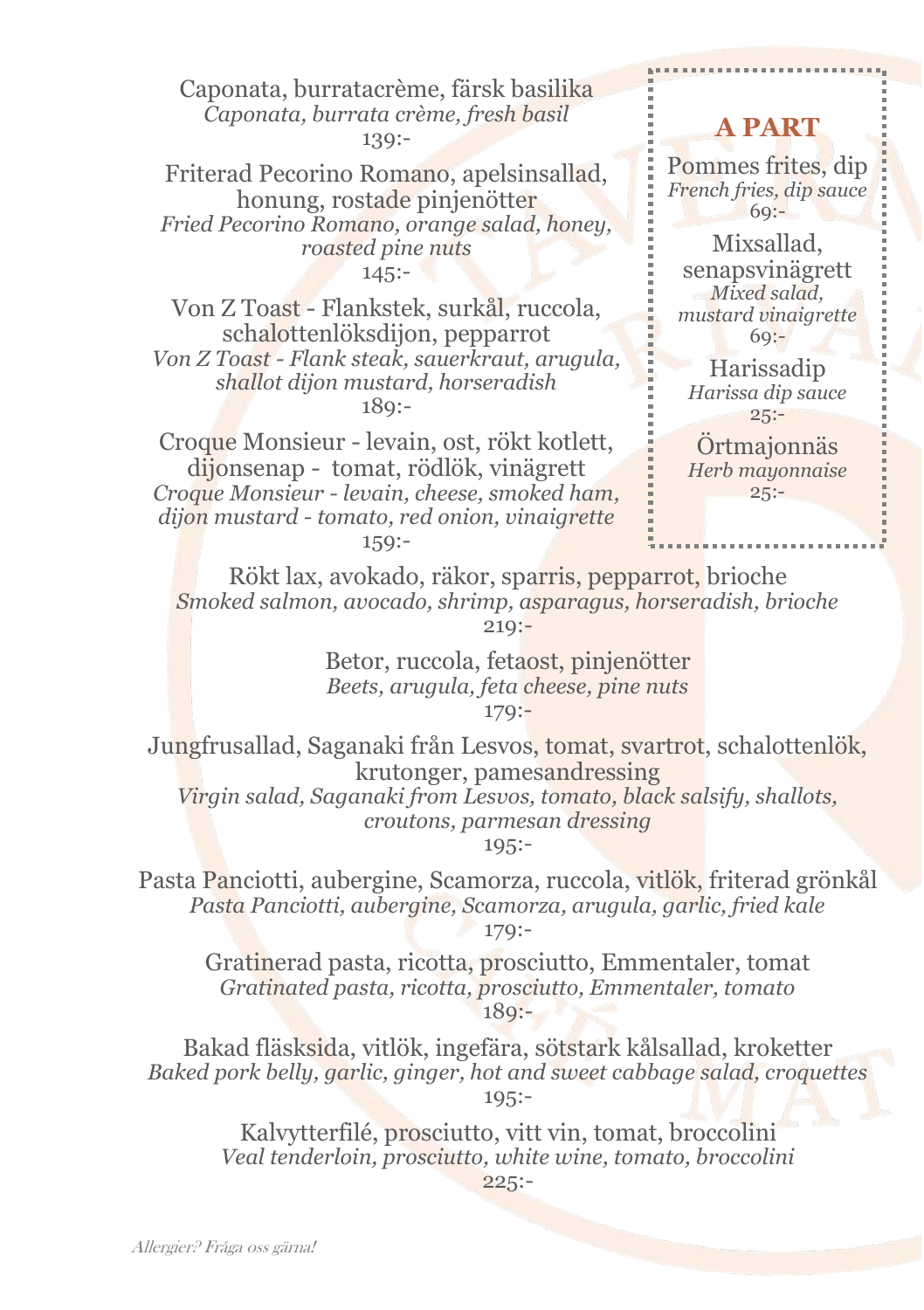# **SÖTT**

Italienska bakverk *Italian pastries*  $38:-$ 

Croissant med vaniljkräm glaserad med aprikos *Croissant with vanilla custard glazed with apricot*

49:-

Citrontartelette med italiensk maräng *Lemon tartelette with Italian meringue* 85:-

Vit nougatkaffeglass med nötter rullad i kakao med smörkola *White nougat coffee ice cream with nuts in cocoa with caramel*

95:-

Tirami Sú 115:-

#### **KAFFE | TE**

## **VATTEN | LÄSK**

| Coffee / Tea     | $42: -$ | Hwila Naturell 33cl                      | 39:     |
|------------------|---------|------------------------------------------|---------|
| Caffè Latte      | $49: -$ | Purezza 75cl                             | 35:     |
| Cappuccino       | $45: -$ | San Pellegrino 75 cl                     | 65:     |
| Single Espresso  | $35 -$  | Coca Cola, Cola Zero, Fanta, Sprite 33cl | $42: -$ |
| Double Espresso  | $39: -$ | San Pellegrino Aranciata 20cl            | $42: -$ |
| Single Macchiato | $38:-$  | San Pellegrino Aranciata Rossa 20cl      | $42: -$ |
| Double Macchiato | $42: -$ | San Pellegrino Limonata 20cl             | $42: -$ |
|                  |         | Thomas Henry Tonic Water 20cl            | $42: -$ |
|                  |         | Kullamust 27,5cl                         | 45:     |

Caffè Coretto

DOUBLE ESPRESSO, VECCHIA ROMAGNA 2 CL

79:-

## **ÖL** ABV Type

|                       | Bryggmästarens Bästa Pilsner 30cl                                            | $(5,0%)$ Draft   Pilsner |                              | 59:     |
|-----------------------|------------------------------------------------------------------------------|--------------------------|------------------------------|---------|
| Goose Island IPA 30cl |                                                                              | $(5.9\%)$ Draft   IPA    |                              | 74:     |
| Fix Hellas 33cl       |                                                                              | $(5.0\%)$ Bottle   Lager |                              | 64:     |
|                       | S:t Eriks Stadens Glutenfria IPA 33cl (5,5%) Bottle   IPA (gluten free) 85:- |                          |                              |         |
| Peroni Libera 33cl    |                                                                              | $(0,0\%)$ Bottle   Lager |                              | $49: -$ |
|                       | Mikkeller Drink'in the Sun 33cl                                              |                          | $(0,3\%)$ Bottle   Wheat Ale | 65:     |
|                       |                                                                              |                          |                              |         |

**CIDER**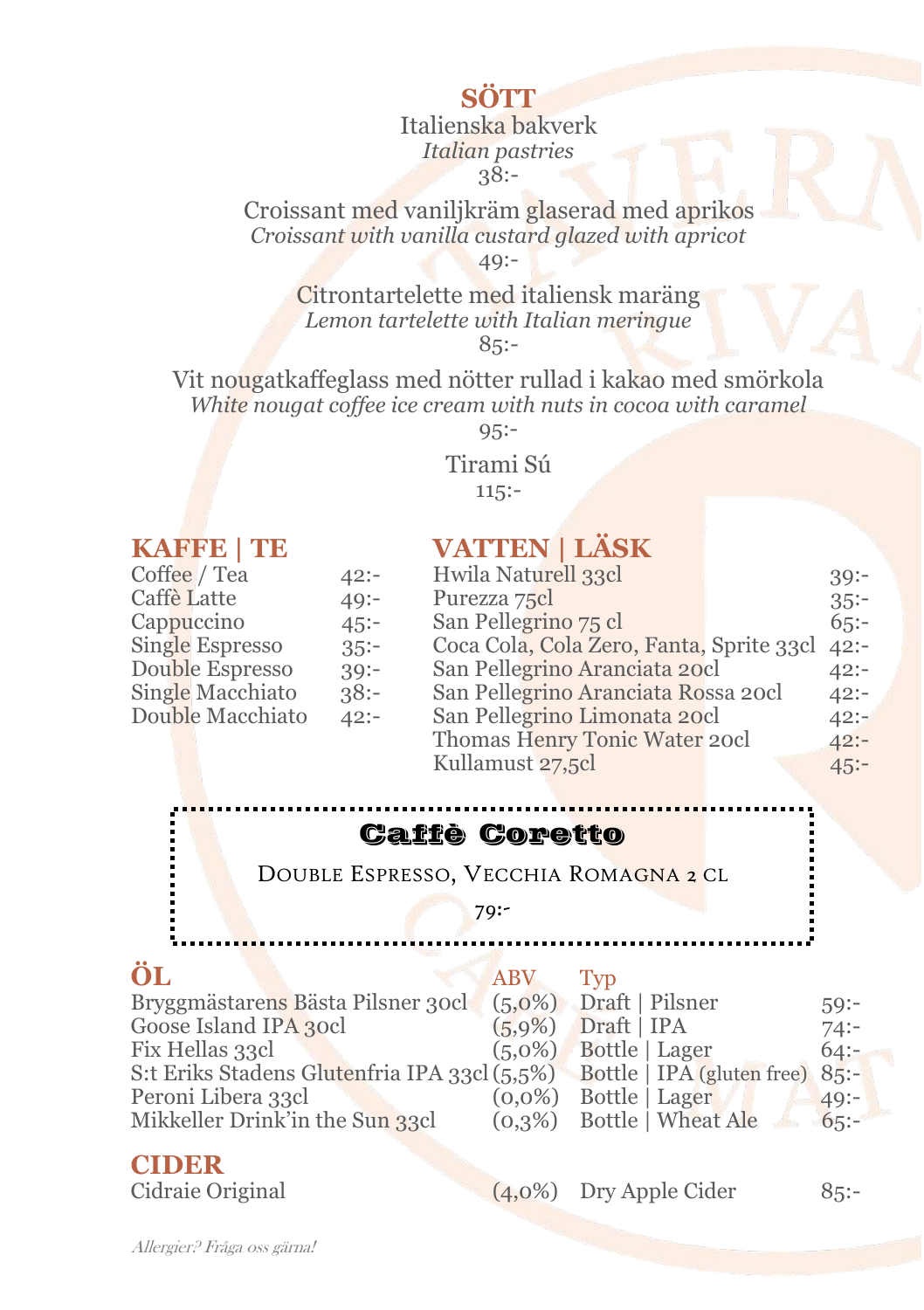| <b>VITT</b><br>Reine Pédauque Chablis<br>France, Chablis (Chardonnay)                           | $179:- / 695:-$   |
|-------------------------------------------------------------------------------------------------|-------------------|
| Reine Pédauque Bourgogne Hautes Côte de Beaune<br>France, Bourgogne (Chardonnay)                | $169:- / 659:-$   |
| Domaine de Terres Blanches Sancerre<br>France, Sancerre (Sauvignon Blanc)                       | $179:- / 695:-$   |
| Gustave Lorentz Evidence Riesling Organic<br>France, Alsace (Riesling)                          | $139:- / 540:-$   |
| Tommasi Le Rosse Pinot Grigio<br>Italy, Valpolicella (Pinot Grigio)                             | $139:- / 540:-$   |
| Nino Costa Roero Arneis Seminari<br>Italy, Piemonte (Arneis)                                    | $149: - / 580: -$ |
| Bastianich Sauvignon<br>Italy, Friuli (Sauvignon)                                               | $159:- / 620:-$   |
| Santa Tresa Grillo Viognier<br>Italy, Sicilia (Grillo / Viognier)                               | $129: - / 495: -$ |
| Mar de Envero Troupe Albariño<br>Spain, Rías Baixas (Albariño)                                  | $149: - / 580: -$ |
| Weingut Sutter Grüner Veltliner Daham Organic<br>Austria, Niederösterreich (Grüner Veltliner)   | $139:- / 540:-$   |
| Tselepos Marmarias<br>Greece, Peloponnesos (Chardonnay)                                         | $159:- / 620:-$   |
| Kim Crawford Sauvignon Blanc<br>New Zealand, Marlborough (Sauvignon Blanc)                      | $159:- / 620:-$   |
| Nederburg 56hundred Chenin Blanc<br>South Africa, Western Cape (Chenin Blanc)                   | $98:- / 395:-$    |
|                                                                                                 |                   |
| <b>ROSA</b><br>Gustave Lorentz Pinot Noir Rosé<br>France, Alsace (Pinot Noir)                   | $139: - / 540: -$ |
| John Malkovich LQLC Rosé<br>France, IGP du Vaucluse (Cabernet Sauvignon)                        | $155:- / 595:-$   |
| Peyrassol Cuvée des Commandeurs Rosé<br>France, Côtes de Provence (Cinsault / Syrah / Grenache) | $159:- / 620:-$   |
| Condesa de Leganza Selección de Familia Rosado<br>Spain, La Mancha (Garnacha)                   | $98:- / 395:-$    |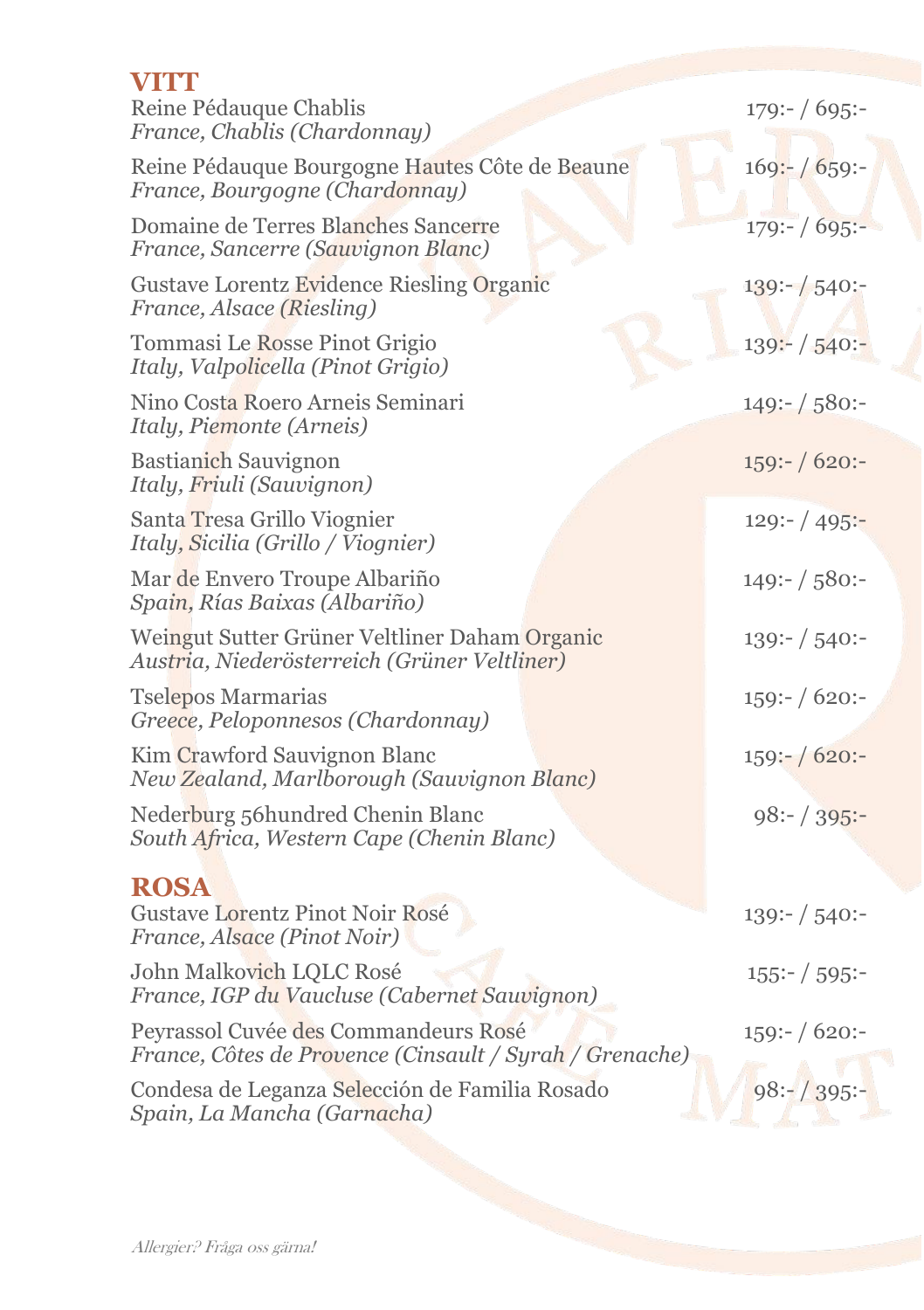| <b>RÖTT</b>                                                                                      |                   |
|--------------------------------------------------------------------------------------------------|-------------------|
| Xavier Vignon Côtes-du-Rhône Organic<br>France, Côtes du Rhône (Grenache)                        | $139:- / 540:-$   |
| <b>Domaine Maby Baroques</b><br>France, Vin de Pays (Syrah / Cinsault)                           | $149:- / 580:-$   |
| Gustave Lorentz Evidence Pinot Noir Organic<br>France, Alsace (Pinot Noir)                       | $159:- / 620:-$   |
| John Malkovich LQLC Les 7 Quelles<br>France, IGP Vaucluse (Cabernet Sauvignon / Pinot Noir)      | $159:- / 620:-$   |
| Luigi di Grasso Langhe Nebbiolo<br>Italy, Piemonte (Nebbiolo)                                    | $149: - / 580: -$ |
| Moliss Barbera d'Asti Superiore<br>Italy, Piemonte (Barbera)                                     | 159:- / 620:-     |
| Nino Costa Dolcetto d'Alba<br>Italy, Piemonte (Dolcetto)                                         | $165:- / 645:-$   |
| Tommasi Ripasso Valpolicella Superiore<br>Italy, Valpolicella (Corvina / Rondinella / Corvinone) | $159:- / 620:-$   |
| <b>Bastianich Schioppetino</b><br>Italy, Friuli (Schioppetino)                                   | 159:- / 620:-     |
| Santa Tresa Frappato Organic<br>Italy, Sicilia (Frappato)                                        | $129: - / 495: -$ |
| Santa Tresa Cerasuolo di Vittoria Classico<br>Italy, Sicilia (Nero d'Avola / Frappato)           | $149: - / 580: -$ |
| Nona Priorat<br>Spain, Priorat (Garnacha / Syrah / Merlot)                                       | $165:- / 645:-$   |
| Coto de Hayas Viñas del Cierzo<br>Spain, Campo de Borja (Garnacha / Syrah / Mazuela)             | $149:- / 580:-$   |
| Matsu Pícaro<br>Spain, D.O Toro (Tempranillo)                                                    | $159:- / 620:-$   |
| Matsu El Recio<br>Spain, D.O Toro (Tempranillo)                                                  | $179:- / 695:-$   |
| Robert Mondavi Private Selection Cabernet<br>USA, California (Cabernet Sauvignon / Petite Sirah) | $159:- / 620:-$   |
| The Motorcycle Marvel<br>South Africa, Western Cape (Grenache / Syrah / Carignan)                | $169:- / 659:-$   |
| Nederburg 56hundred Cabernet Sauvignon<br>South Africa, Western Cape (Cabernet Sauvignon)        | $98:- / 395:-$    |